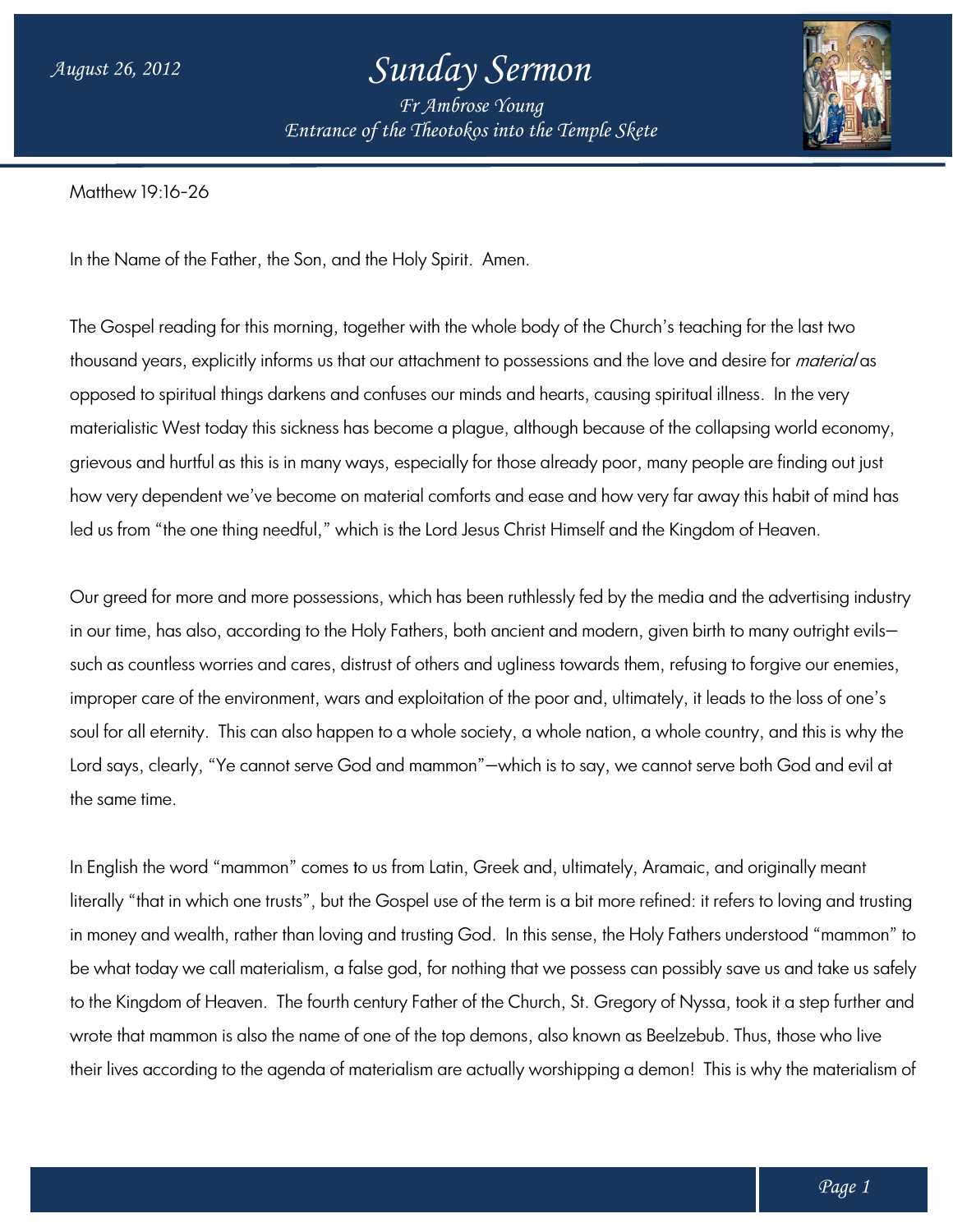## *Entrance of the Theotokos Entrance of into the Temple Skete Sunday Sermon Fr Ambrose Young*



our culture has now led to what can frankly be described as a "culture of death", of violence and animal-like<br>savagery, instilling constant fear and anxiety in the populace. savagery, instilling constant fear and anxiety in the populace.

But mark well: this does not mean that money and wealth are in themselves evil. They have their place, their purpose, and when they are used wisely and well, especially to help the poor and the Church, they are blessed by God. It is only love or obsession with these things that are sinful. They have their place, their<br>d the Church, they are blessed by<br>I from following the Lord when he

Materialism is the very thing that prevented the rich young man in today's Gospel from following the Lord when came to ask how to achieve salvation, even though he was already faithfully keeping the commandments of the Old Law. The Lord said plainly that this is not enough when He declared to the young man, "If thou wilt be perfect, go and sell what thou hast, and give to the poor, and thou shalt have treasure in heaven: and come, follow Me." let it is only love or obsession with these things that are sinful.<br>The indism is the very thing that prevented the rich young man in today's Gospel from following the Lord when he<br>The todask how to achieve salvation, even

This is pretty radical for most of us comfortable, middle class materialists. But it's right there in the Gospel; these are indeed the very words of the Savior. These are the "words of life". But we don't want to hear them; we ignore them.

Of course the Lord did say that to follow the commandment to perfection, as He had just delivered it to the rich Of course the Lord did say that to follow the commandment to perfection, as He had just delivered<br>young man, is something very difficult; in fact, from a purely human standpoint, it's impossible. Anc disciples, standing nearby and watching and listening to this amazing conversation between their Master the rich disciples, standing nearby and watching and listening to this amazing conversation between their Master the r<br>young man, exclaimed "Who then can be saved?" Now, keep in mind that the followers of the Lord were not themselves at all rich; they were poor, and many of them simple fishermen, so they weren't speaking of themselves at all rich; they were poor, and many of them simple fishermen, so they weren't speaking of<br>themselves. But they saw that what Christ was now teaching would be something very, very hard for others. And so the Lord replied: of life". But we don't want to hear them; w<br>erfection, as He had just delivered it to the<br>an standpoint, it's impossible. And so His

"With men this is impossible; but with God all things are possible."

St. John Chrysostom comments, in his inestimable way: "First Christ with His gentle gaze sets at rest the troubled St. John Chrysostom comments, in his inestimable way: "First Christ with His gentle gaze sets at rest the troubled<br>and fearful minds of the disciples, and then He says that it is impossible for rich men to be saved as long